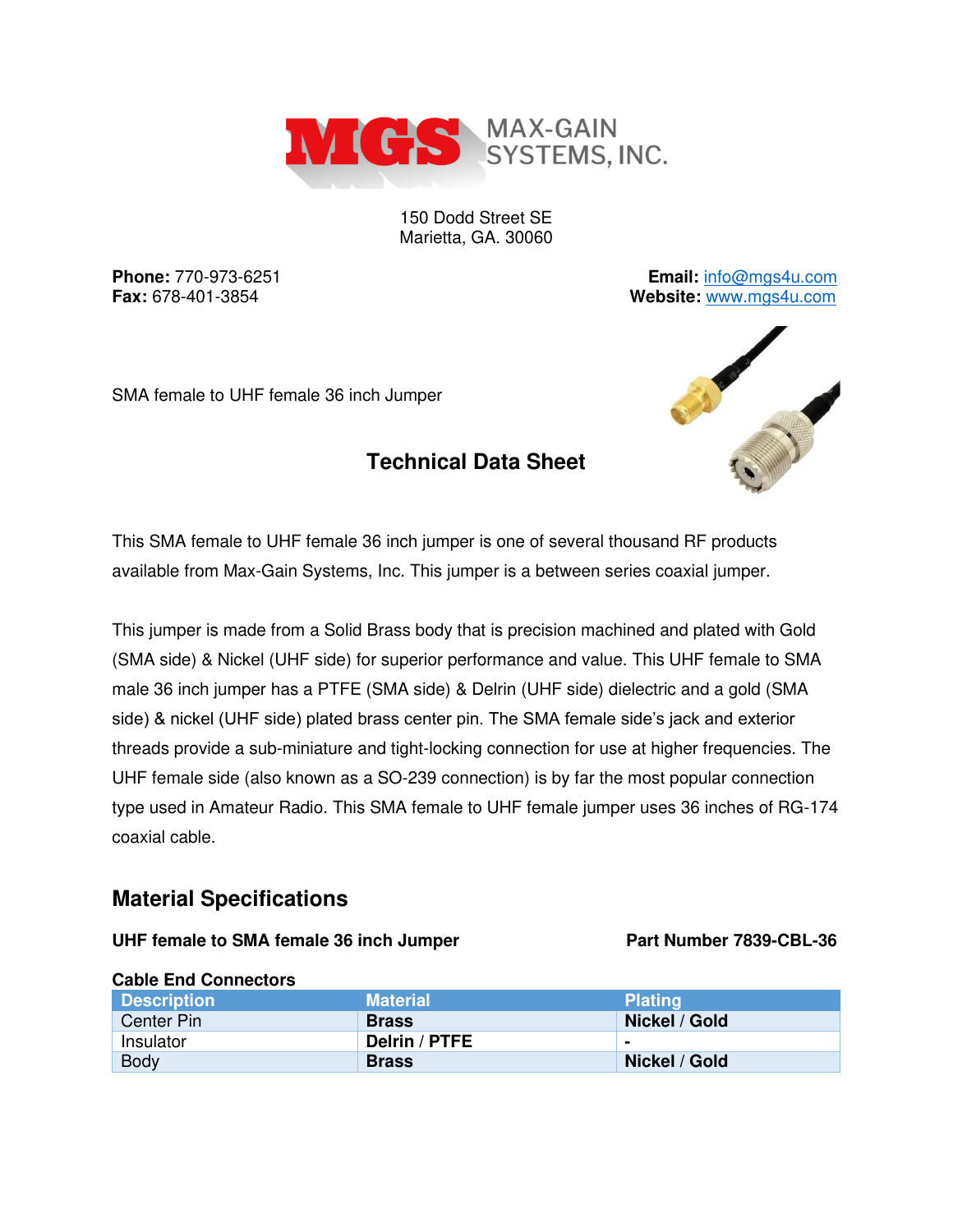| Coax                  |                             |
|-----------------------|-----------------------------|
| <b>Description</b>    | <b>Material and Plating</b> |
| Inner Conductor       | <b>Copper</b>               |
| <b>Conductor Type</b> | <b>Stranded</b>             |
| Insulator             | <b>PE</b>                   |
| <b>First Shield</b>   | Foil, 100%                  |
| <b>Second Shield</b>  | Tinned Copper Braid, 98%+   |
| Jacket                | <b>PVC (NC), BLACK</b>      |

# **Mechanical Specifications**

| <b>Size</b> | <b>Dimension</b>  |
|-------------|-------------------|
| Length      | 36 in (91.44 cm)  |
| Width       | $0.71$ in (18 mm) |
| Height      | $0.71$ in (18 mm) |
| Weight      | 1 oz $(28 g)$     |

## **Environmental Specifications**

| Temperature            | <b>Spec</b>          |
|------------------------|----------------------|
| <b>Operating Range</b> | $-40$ to $+80$ deg C |

**Compliance Certifications** (see product page for current documentation)

**Availability** Click the following link (or enter part number in the "SEARCH" bar at the top of any page of the website) to obtain additional part information including price, inventory and certifications: [https://mgs4u.com/product/sma-female-to-uhf-female-36-inch-jumper-7839-cbl-](https://mgs4u.com/product/sma-female-to-uhf-female-36-inch-jumper-7839-cbl-36/?v=7516fd43adaa)[36/?v=7516fd43adaa](https://mgs4u.com/product/sma-female-to-uhf-female-36-inch-jumper-7839-cbl-36/?v=7516fd43adaa)